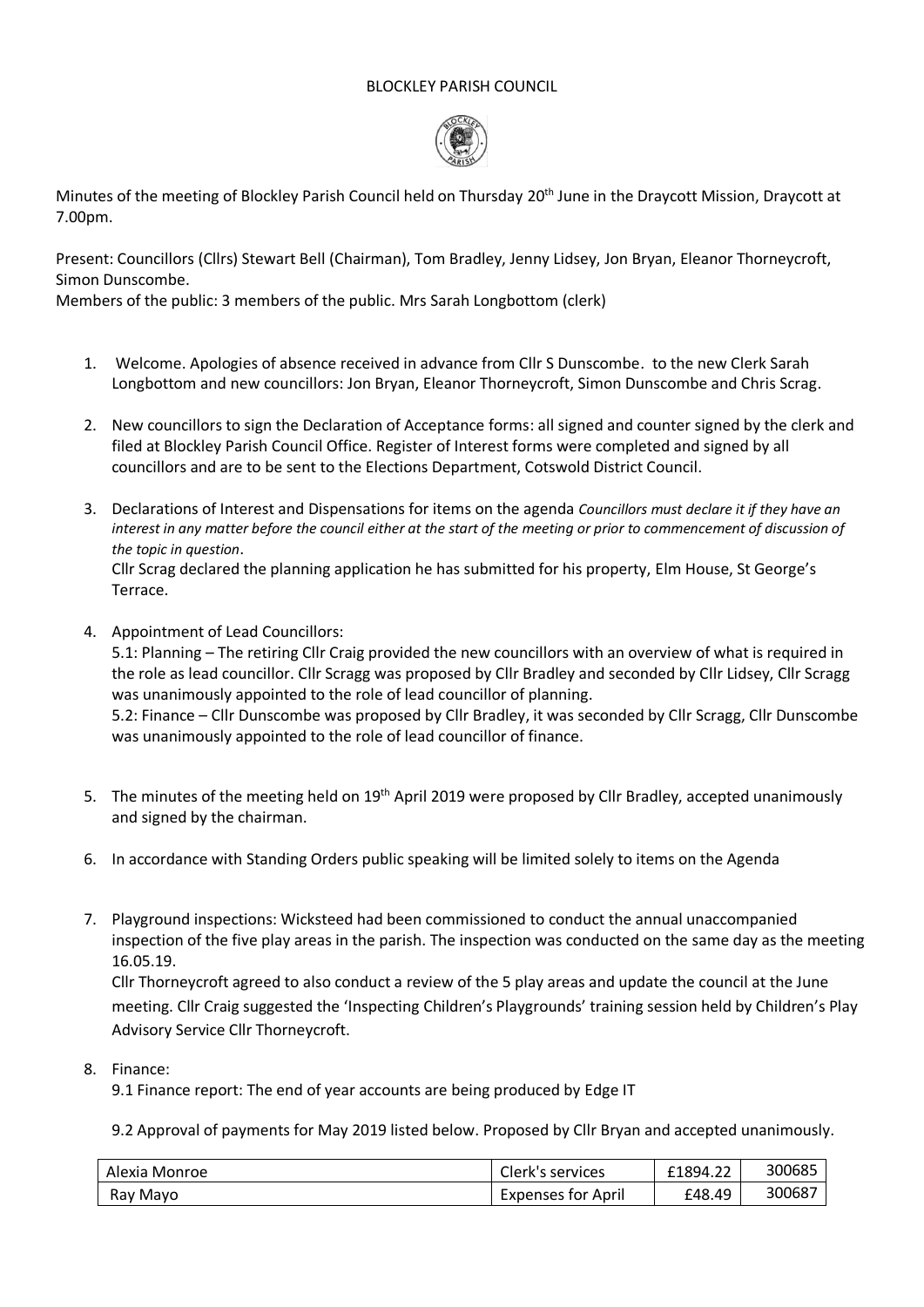|                                     |                      | Not to be |        |
|-------------------------------------|----------------------|-----------|--------|
| Ray Mayo                            | Salary for April     | disclosed | 300686 |
|                                     | Maintenance          |           |        |
| <b>Cotswold Building Ltd</b>        | supplies             | £32.51    | 300689 |
| Community Mentoring and Support CiC | April youth services | £722.68   | 300688 |
| Paxford Village Hall Committee      | <b>BPC Meeting</b>   | £18.00    | 300690 |
| <b>Blockley Sport and Social</b>    | Charge for April     | £180.00   | 300684 |

It was agreed that all seven councillors will meet on a Saturday to review the parish and meet with Ray Mayo.

- 10. Planning: The council were updated by Cllr Craig that the suggested names for the Draycott Road development have been accepted by the developers.
- 11. 11.1 Cllr M. Bryan reported that the diocese have no interest nor desire for a faculty. It was proposed by Cllr Bradley and seconded by Cllr Scragg that the work to remove the stump is to be commission with BA Hull Ltd.

11.2 Closure of the upper cemetery for cremated remains.

Ten additional burial spaces are have been made available in the upper cemetery.

11. Youth Activities: Cllr Lidsey informed the new council about CMAS, the non profit making organisation that provide the youth group services. It was reported that the summer months and the lighter evenings always generates an increase in the numbers attending. The annual summer trip this year is to Cotswold Wildlife Park. The Play Rangers will be holding the Play Gloucesershire half term session in 29<sup>th</sup> May in Blockley.

- 12. Correspondence: A report had been circulated at the meeting.
- 13. Any other business For information only (no decisions made in this part of the meeting).
	- 13.1 The monthly written Police report had been previously circulated.

13.2 The acting Chairman attended a meeting with the Heritage Society on the possible use of the Heritage Centre for a pre-school. A report from the Heritage Society is awaited.

- 13.3 The handrail for Churchill Close steps will be installed by  $11<sup>th</sup>$  May at the latest.
- 13.4 The repairs to the Lower Cemetery/Summerfield Close wall will be started next week.
- 13.5 Cllr Bell reported that Gigaclear are repairing the work where their installations have caused problems.

**The meeting closed at 8:35pm**

## **Planning applications in circulation:**

| l Ref | <b>Address</b> | <b>Description</b> | <b>Deadline</b> | <b>Response by</b> |
|-------|----------------|--------------------|-----------------|--------------------|
|       |                |                    |                 | <b>BPC and CDC</b> |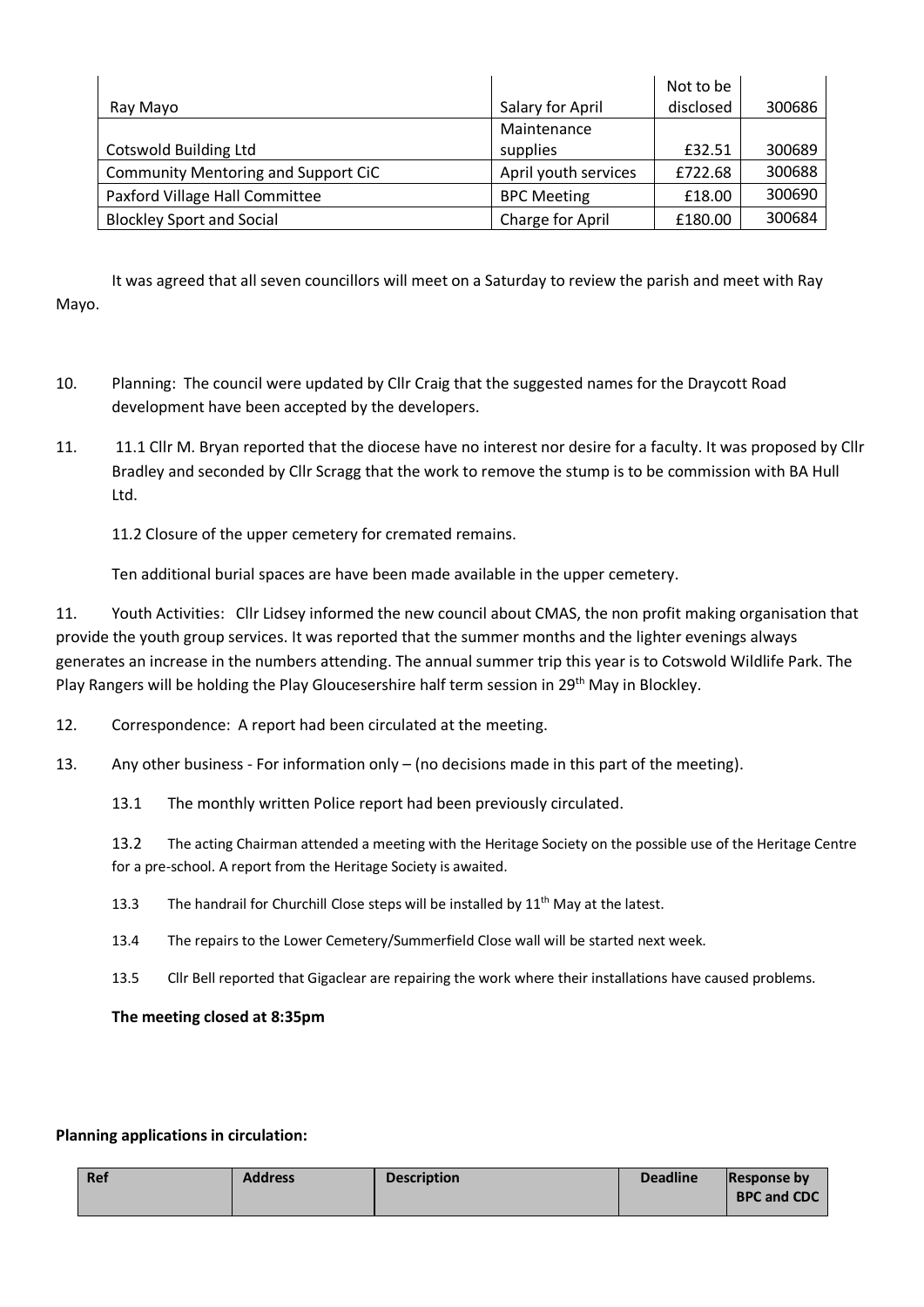| 18/05007/COMPLY | Land Off Draycott<br>Road Draycott<br>Road Blockley                 | Compliance with Conditions 2<br>(sample materials), 3 (sample<br>panel stone), 4 (sample panel<br>render), 5 (sample panel brick),<br>7 (window and door colours), 8<br>(design details), 16 (external<br>lighting) and 17 (levels) of<br>approval 18/02587/REM -<br>Residential development for up<br>to 23 dwellings and associated<br>works (Reserved Matters<br>approval pursuant to Outline<br>permission 15/01020/OUT) |         | Awaiting<br>decision |
|-----------------|---------------------------------------------------------------------|------------------------------------------------------------------------------------------------------------------------------------------------------------------------------------------------------------------------------------------------------------------------------------------------------------------------------------------------------------------------------------------------------------------------------|---------|----------------------|
| 19/00741/FUL    | Merryn House,<br>Draycott, GL56<br>9LQ                              | Single storey side extension<br>(Resubmission of 18/04856/FUL<br>with revised roof design)                                                                                                                                                                                                                                                                                                                                   | 4/4/19  | Awaiting<br>decision |
| 19/00698/COMPLY | Land Off Draycott<br>Road, Draycott<br>Road, Blockley               | Compliance with Condition 5<br>(surface water drainage) of<br>Permission 15/01020/OUT -<br>Residential development for up<br>to 23 dwellings and associated<br>works (Outline application) -<br>Revisions to drainage scheme<br>approved under<br>18/02844/COMPLY                                                                                                                                                            |         | Awaiting<br>decision |
| 19/00753/FUL    | Land At 56 Park<br>Road, Blockley                                   | Erection of a single dwelling and<br>associated works.                                                                                                                                                                                                                                                                                                                                                                       | 4/4/19  | Awaiting<br>decision |
| 19/00722/FUL    | Bath Orchard,<br>School Lane,<br>Blockley, GL56<br>9HU              | Demolition of existing dwelling<br>and erection of two dwellings;<br>formation of new vehicular<br>accesses, parking and turning<br>areas; and all other associated<br>works.                                                                                                                                                                                                                                                | 4/4/19  | Awaiting<br>decision |
| 19/00681/TCONR  | Malvern Mill,<br>High St, Blockley,<br><b>GL56 9HA</b>              | T1 - Willow - Reduce over<br>extended lateral growth by 2-3<br>metres as shown in submitted<br>photos                                                                                                                                                                                                                                                                                                                        | N/A     | Awaiting<br>decision |
| 19/00690/TCONR  | <b>Blockley Water</b><br>Treatment Works,<br>Bell Bank,<br>Blockley | Lawson Cypress - shorten<br>branches by 10% to reduce<br>weight overhanging neighbour's<br>fence.                                                                                                                                                                                                                                                                                                                            | N/A     | Awaiting<br>decision |
| 19/00989/TCONR  | The Pump House,<br>6 Mill Close,<br>Blockley, GL56<br>9DN           | T1 - Holly - Remove; T2 -<br>Ornamental Willow - Remove;<br>T3 - Yew - Reduce crown width<br>to North side by approx. 3M.<br>Pruning cuts sub-80mm                                                                                                                                                                                                                                                                           | N/A     | Awaiting<br>decision |
| 19/00465/FUL    | Peartree House,<br>Lower Street,                                    | Single storey rear extension and<br>infill door to kitchen                                                                                                                                                                                                                                                                                                                                                                   | 28/3/19 | Awaiting<br>decision |